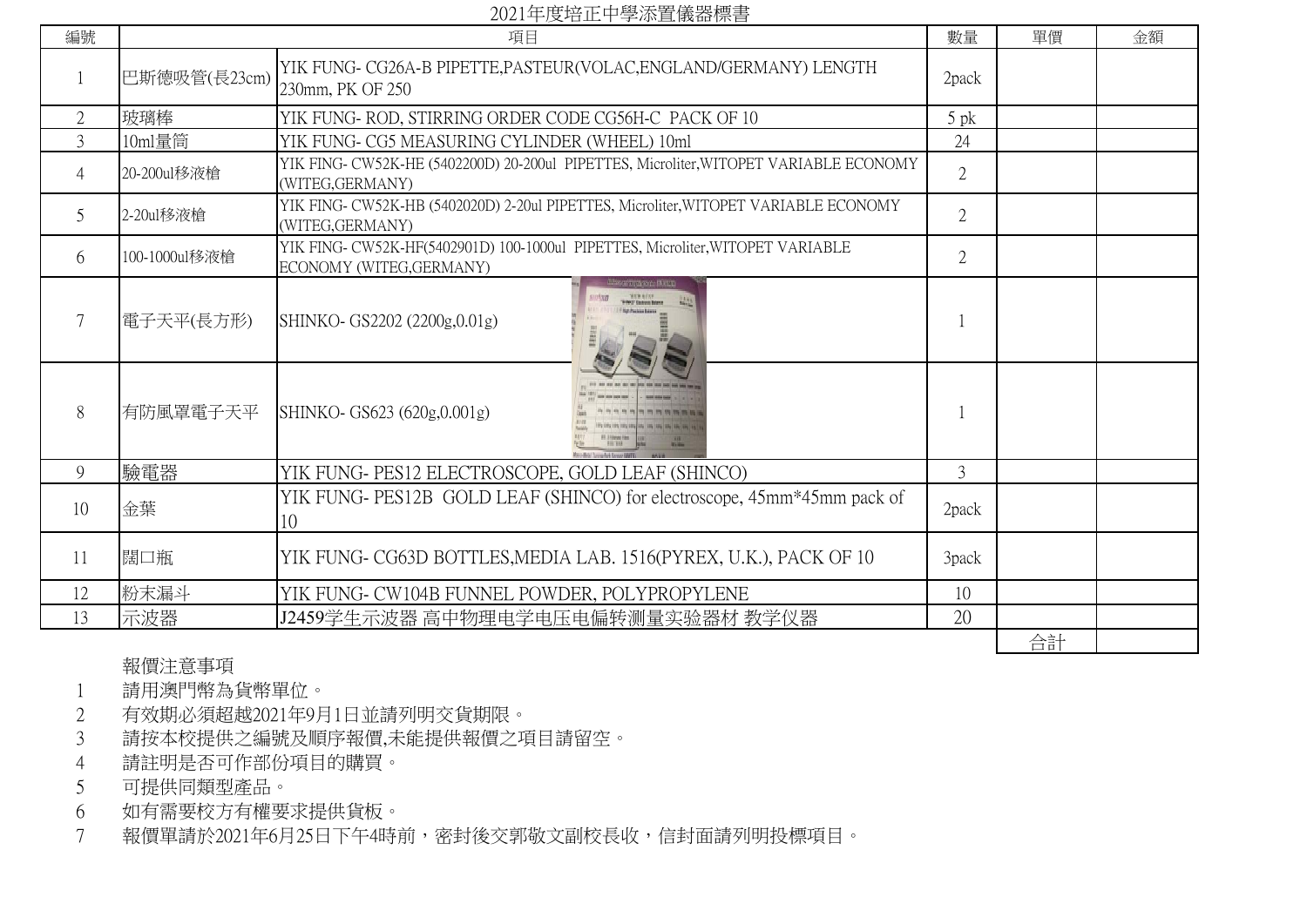| 編號             | 藥物名稱                      |                                                                       | 分子式                                                                                   | 數量       | 單位  |  |
|----------------|---------------------------|-----------------------------------------------------------------------|---------------------------------------------------------------------------------------|----------|-----|--|
|                | 乙醛99%                     | ACETALDEHYDE (ETHANAL)                                                | CH <sub>3</sub> CHO                                                                   |          | L   |  |
| $\overline{2}$ | 溴酸鉀                       | Potassium bromate                                                     | KBrO <sub>3</sub>                                                                     | 500 克    |     |  |
| 3              | 過硫酸鈉                      | Sodium persulfate<br>(sodium peroxodisulfate $Na_2O_8S_2$             |                                                                                       | 500 克    |     |  |
| $\overline{4}$ | (1-氯丁烷)                   | 1- chlorobutane                                                       | C4H9Cl                                                                                | $250$ ml |     |  |
| 5              | (1-碘丁烷)                   | 1-iodobutane                                                          | $C_4H_9I$                                                                             | 250 ml   |     |  |
| 6              | (2-溴-2-甲基丙烷)              | 2-bromo-2-methylpropane                                               | $C_4H_9Br$                                                                            | 250 ml   |     |  |
| $\overline{7}$ | (2-溴丁烷)                   | 2-bromobutane                                                         | $C_4H_9Br$                                                                            | 250 ml   |     |  |
| 8              | 2-氯-2-甲基丙烷                | 2-chloro-2-methylpropane                                              | C <sub>4</sub> H <sub>9</sub> C <sub>1</sub>                                          | 500 ml   |     |  |
| 9              | 2-羥基-苯甲酸                  | 2-hydroxybenzoic acid                                                 | $C_6H_4(OH)(COOH)$<br>$(C_7H_6O_3)$                                                   | 500 ml   |     |  |
| 11             | 硝酸銨                       | <b>AMMONIUM NITRATE</b>                                               | $NH_4NO_3$                                                                            | 250 克    |     |  |
| 12             | 氯化鋇                       | barium chloride                                                       | BaCl <sub>2</sub>                                                                     | 500 克    |     |  |
| 13             | 溴化鈣                       | Calcium bromide                                                       | CaBr <sub>2</sub>                                                                     | 500 克    |     |  |
| 14             | 二碳化鈣(電石)(要塊狀或顆<br>粒,不要粉狀) | CALCIUM CARBIDE, GRANULATED                                           | CaC <sub>2</sub>                                                                      | 100 克    |     |  |
| 15             | 氯化鈣結晶                     | CALCIUM CHLORIDE DIHYDRATE                                            | CaCl <sub>2</sub> .2H <sub>2</sub> O                                                  | 250 克    |     |  |
| 16             | 無水氯化鈣                     | CALCIUM CHLORIDE, ANHYDROUS                                           | CaCl <sub>2</sub>                                                                     | 250 克    |     |  |
| 17             | 硫酸銅(結晶)(粉狀)               | <b>CUPRIC SULFATE CRYSTALS</b>                                        | CuSO <sub>4</sub> .5H <sub>2</sub> O                                                  | 500 克    |     |  |
| 18             | 環己烯                       | Cyclohexene                                                           | CH <sub>2</sub> CH <sub>2</sub> CH <sub>2</sub> CH <sub>2</sub> CHC<br>$H(C_6H_{10})$ | 500 ml   |     |  |
| 19             | 乙酸酐                       | ethanoic anhydride (ACETIC ANHYDRI(CH <sub>3</sub> CO) <sub>2</sub> O |                                                                                       |          | L   |  |
| 20             | 無水乙醇(99.5%)               | ETHYL ALCOHOL, ABSOLUTE (ETHANOL<br>ABSOLUTE)                         | $C_2H_5OH$                                                                            |          | .IL |  |
| 21             | 硫酸亞鐵結晶                    | FERROUS SULFATE (heptahydrate 7水)                                     | $FeSO4$ .7 $H2O$                                                                      | 500 克    |     |  |
| 22             | 過氧化氫(30%)(雙氧水)            | HYDROGEN PEROXIDE (30%)                                               | $H_2O_2$                                                                              | 500 ml   |     |  |
| 23             | 石蕊酸劑                      | <b>LITMUS</b>                                                         |                                                                                       | 100 克    |     |  |
| 24             | 二氧化錳                      | MANGANESE DIOXIDE                                                     | MnO <sub>2</sub>                                                                      | 500 克    |     |  |

2021年度培正中學添置藥物標書